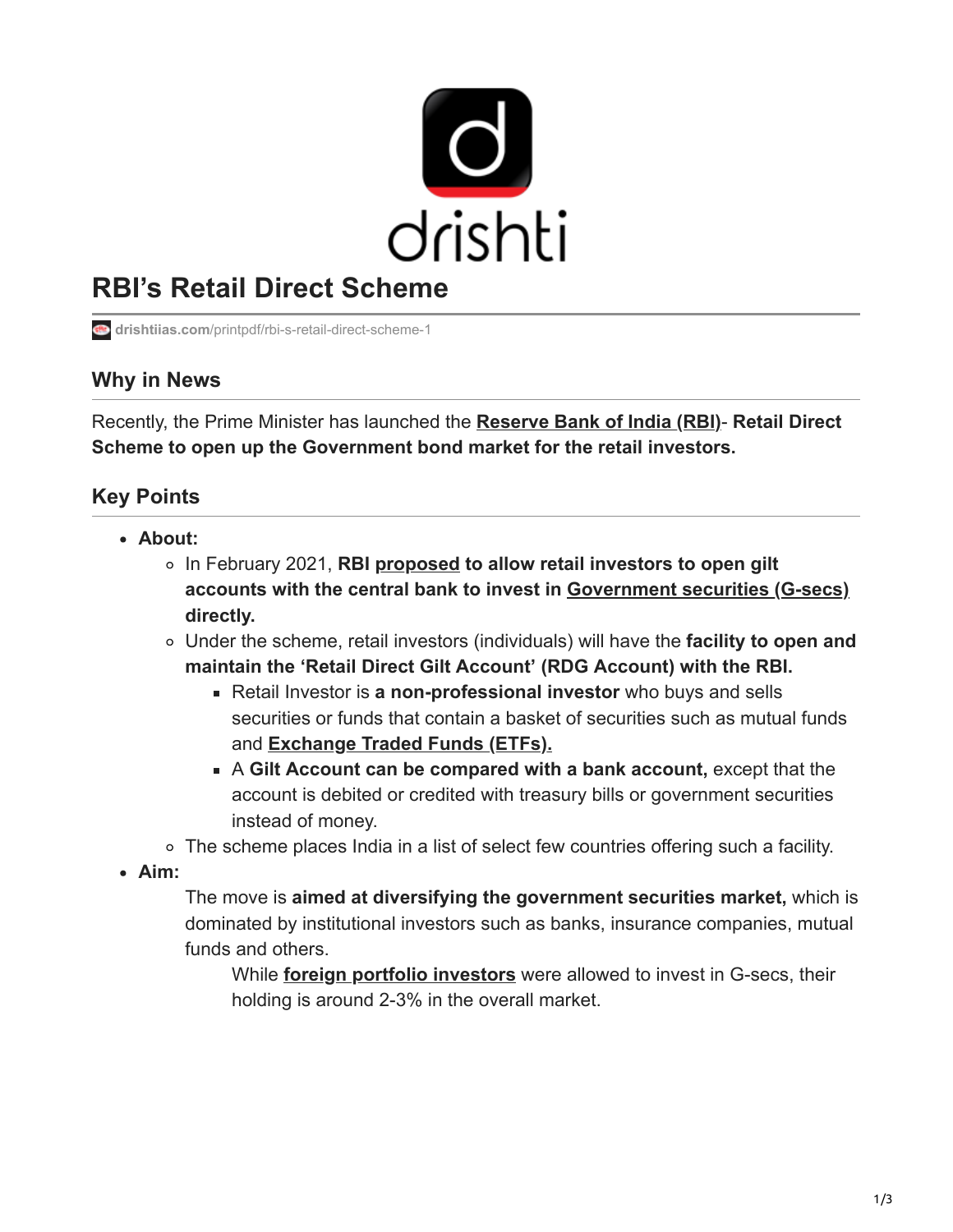- **Scope:**
	- It offers a portal avenue to invest in **[Central government securities](https://www.drishtiias.com/daily-updates/daily-news-analysis/g-sec-acquisition-programme-2-0)**, **treasury bills, [State development loans](https://www.drishtiias.com/daily-updates/daily-news-analysis/ways-and-means-advance) and [sovereign gold bonds.](https://www.drishtiias.com/daily-updates/daily-news-analysis/sovereign-gold-bond-scheme-2)**
	- They **can invest in primary as well as secondary market** government securities markets.

**Negotiated Dealing System-Order Matching Segment (NDS-OM)** means RBI's screen based, anonymous electronic order matching system for trading in Government securities in the secondary market.

## **Significance:**

**Building an Atmanirbhar Bharat:**

So far, in the government securities market, small investors class, salaried class, small traders **had to invest through banks and mutual funds in an indirect manner.**

**Improved Ease of Access:**

It will **make the process of G-sec trading smoother for small investors** therefore it will **raise retail participation in G-secs** and will improve ease of access.

**Facilitate Government Borrowings:**

This measure together with relaxation in mandatory Hold To Maturity (securities that are purchased to be owned until maturity) provisions **will facilitate smooth completion of the government borrowing** programme in 2021-22.

**Financialise Domestic Savings**:

Allowing direct retail participation in the G-Sec market **will promote financialisation of a vast pool of domestic savings** and could be a game-changer in India's investment market.

- **Other Measures Taken to Increase Retail Investment in Government Securities:**
	- **Introduction of non-competitive bidding** in primary auctions.

Non-competitive bidding means the bidder would be able to participate in the auctions of dated government securities without having to quote the yield or price in the bid.

- **[Stock exchanges](https://www.drishtiias.com/daily-updates/daily-news-analysis/market-infrastructure-institutions) to act as aggregators** and facilitators of retail bids.
- Allowing a **specific retail segment in the secondary market.**
	- The secondary market is the **market where investors buy and sell securities they already own.**
	- **Primary market** deals with new securities being issued for the first time.

#### **Government Security**

A G-Sec is **a tradable instrument issued by the Central Government or the State Governments.**